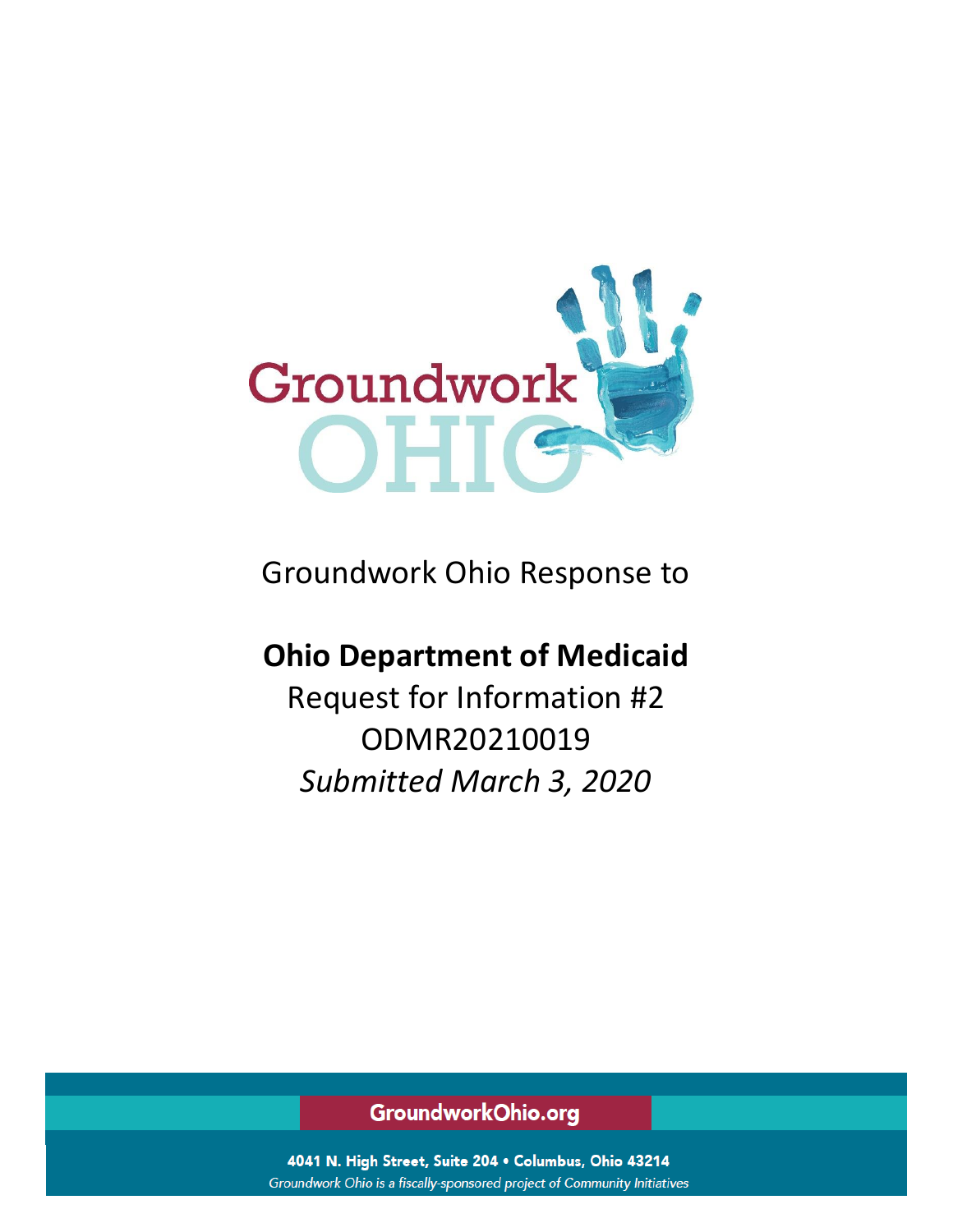The Ohio Department of Medicaid (ODM), through its agency leadership and the opportunity afforded by managed care plan procurement, is uniquely positioned to advance our state's kids, families and communities by investing in the healthy development of Ohio's most at-risk young children. As ODM continues its process of procuring new managed care vendors, we answer the below RFI questions with a renewed ask to the Department to prioritize Ohio's youngest children. This will not only build a strong foundation for their healthy development and lifelong success, but also strengthen the future of the Ohio Medicaid program.

# **1. Person-Centered Care**

Through the procurement, ODM intends to improve the engagement and experience of individuals and their families as they access care throughout the Medicaid system. Groundwork proposes that ODM support MCOs and providers to become person-centered organizations dedicated to improving the experience of individuals they serve by requiring them to demonstrate a special understanding of, prioritize, and deliver upon outcomes for young children and their families. If MCOs are in the business of improving health outcomes, they must engage in prevention strategies focused on meeting the needs of their youngest members. We believe managed care procurement is an opportunity to work toward a new standard of care for Ohio children prenatal through five with the following commitments:

- 1. Deliver and maximize for young children the full Early and Periodic Screening, Diagnostic and Treatment (EPSDT) benefit to provide comprehensive and preventive health care services. The Ohio Department of Medicaid should support the delivery and maximization of this benefit for young children by utilizing all enforcement levers including tools, incentives, and penalties.
- 2. Commit to the goal of health equity for young children through the delivery of the EPSDT benefit, any Medicaid financed services and other plan-level commitments to young children so access to services and child outcomes are not determined by income, race, geography, intellectual ability, physical ability or any other social factors.
- 3. Provide a clear signal to all providers working with young children that the state recognizes and pays for treatment specific to young children through practice and policy including the recognition and incorporation of specialized diagnostic codes using DC:0-5™: Diagnostic Classification of Mental Health and Development Disorders of Infancy and Early Childhood (DC: 0-5).
- 4. Identify and address the unmet social needs and risk factors of young children that have a significant impact on health outcomes and costs, and coordinate both the health and social components of care that will have the most influence on outcomes for young children with the support of community-based organizations.
- 5. Measure and track quality improvement for young children and meet progress benchmarks.

In making these commitments, plans should be made accountable to answering the following questions as it concerns young children and their families:

• How would you ensure children under the age of 5 get the full benefit of their EPSDT entitlement? (e.g. maternal depression screen, dyadic therapy, two generation interventions)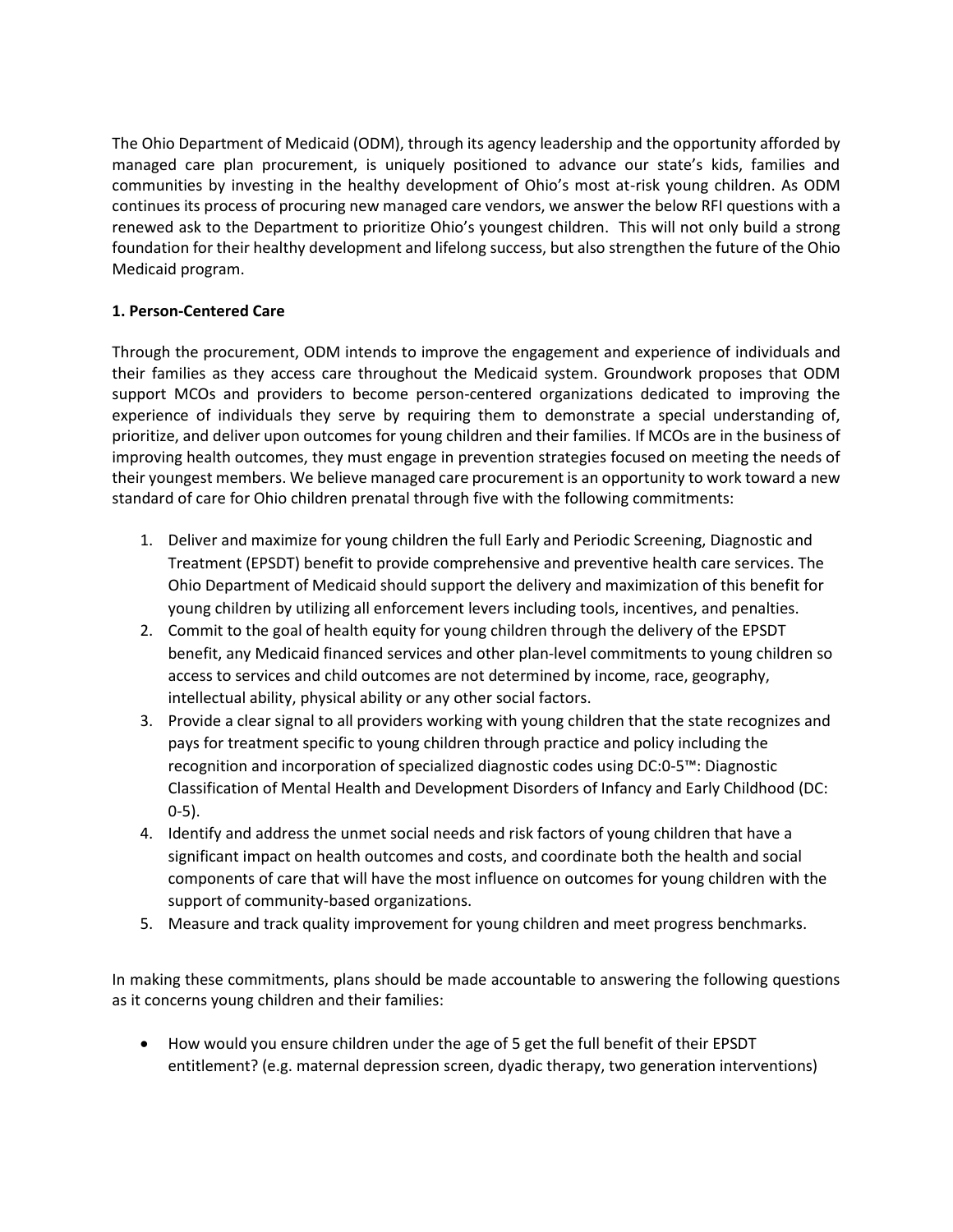- What is your quality agenda for young children? How would you measure and track your progress?
- How will you prioritize prevention services and supports for young children (e.g. preventing multi-system babies)?
- How will you advance health equity for children and families?
- How are you engaging community partners to best serve young children and their families (e.g. care coordination, case management, wrap around services, social/emotional development)?
- How are you performing on and looking to improve developmental screenings and appropriate follow-up to screenings?
- How are you working to promote high-performing medical homes like CPC for young children?
- What does your pediatric provider panel look like? How does it support young children and families?
- How are you engaging with and identifying high-risk pregnant moms?
- How are you working to reduce barriers to accessing care (e.g. social determinants of health)?
- In what ways are you ensuring children are ready to learn when they arrive in the kindergarten classroom?
- How are you supporting young children and families in crisis?
- How are you communicating with members about their rights? How do young children and family voices influence your practices?

Regarding the use of technology to communicate with individuals, we ask that ODM and MCOs use data to drive decisions about communication strategies based on population—parents of young children are utilizing different platforms than our older members. In addition to reaching parents, we need to meet children where they are. Young children are often with their parents, caregivers and grandparents but are part of a greater community and are often in home visiting, early intervention and child care programs as well. MCOs should strategically partner with other state programs, systems and CBOs not just to deliver services, but to assist them in communicating about wellness activities. MCOs also need to be prepared to deliver information in a way that is developmentally appropriate for the audience it is trying to ultimately reach, in this case young children.

MCOs and providers must take a leadership role in reducing the impact of health care disparities and the extent to which health outcomes are determined by poverty, race and geography. To do so, they must have an understanding of the brain science of early childhood development. Brains are built on a foundation of early experiences. Ninety percent of brain development happens from birth to age five and eighty percent happens by age three. In the first few years of life, more than one million neural connections are formed every second. These neural connections, the brain's architecture, are formed through the interaction of baby and their environment through early enriching experiences. While genes provide a blueprint for brain architecture, neural connections must be formed through repeated use. All children are born with the ability to reach their highest potential, but connections that form early either form a strong or weak foundation for the connections that form later. These critical interactions with adults lay the foundation for all later learning, behavior and health.

Unfortunately, not all children have access to the same early enriching experiences. Without consistent and responsive caregiving, the brain architecture does not form as expected and will lead to disparities in learning and behavior. Early learning and healthy development are inextricably linked. Without intervention in the most critical early years of a child's brain development, we see gaps in the health and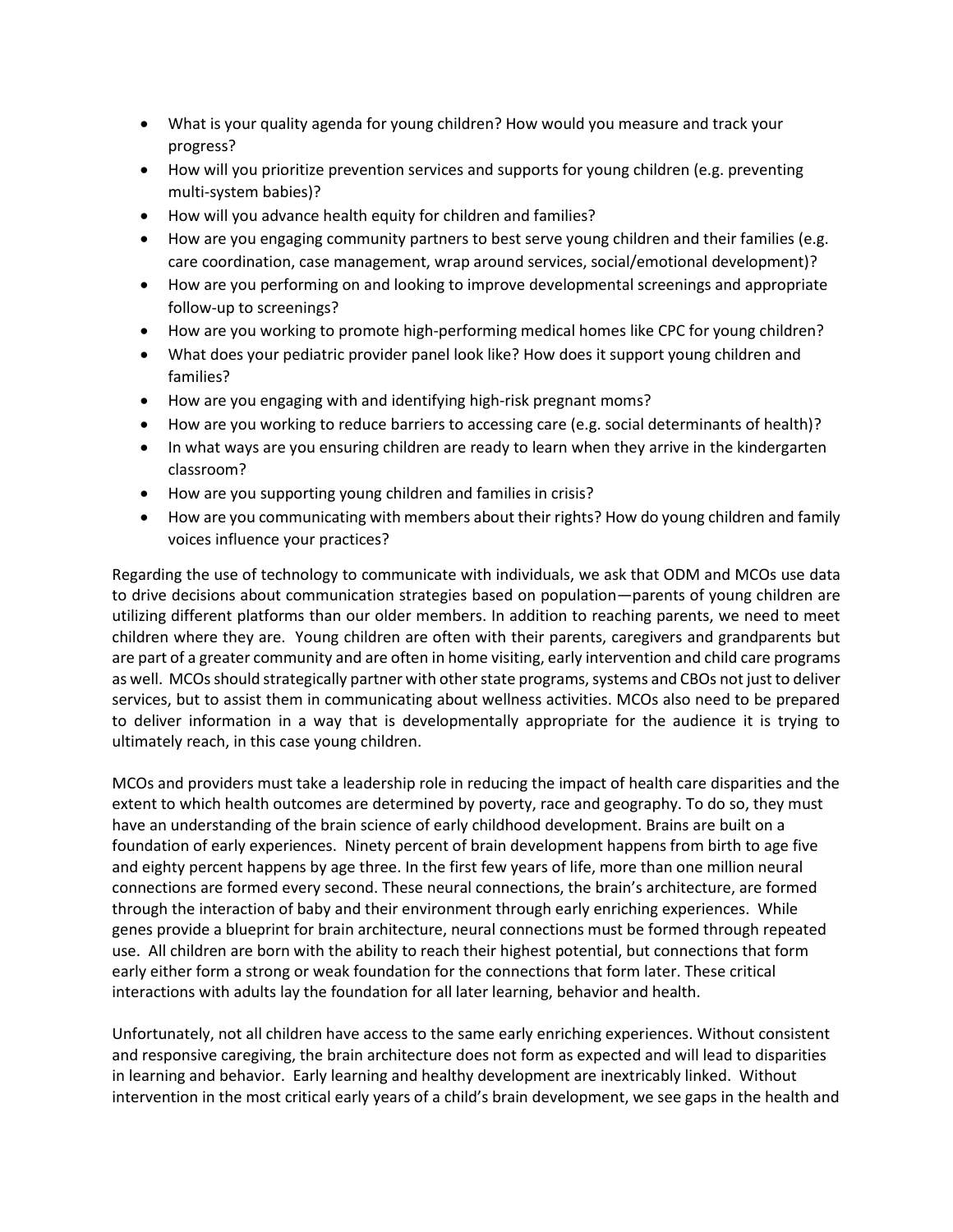educational achievement among economically disadvantaged children. These gaps widen as children grow older leaving children with economic disadvantages two years behind their peers by age five. This science informs ODM and MCOs alike. If you want to reduce disparities you have to close them when they begin in the earliest years where there is the greatest opportunity to influence brain development by both encouraging healthy behaviors and mitigating the impacts of trauma and adversity. MCOs accordingly have an interest in engaging in early learning and healthy development strategies in the first five years of life to reduce health disparities.

MCOs can support providers in implementing care delivery strategies that are culturally relevant and foster respect, trust, and empathy by providing training on the culture of poverty, implicit bias and cultural competence. Culturally relevant strategies include relevant care delivery to the age group of the Medicaid beneficiary and acknowledges that young children do not come in pieces—they come in a family unit. Providers need continued training on responding to the needs of young children and their families informed by best practices and updated research. They also need opportunities to understand and be able to refer to and communicate about the benefits of non-clinical interventions and the value of CBOs in their community. Providers also need to be educated about the full scope of the EPSDT benefits package and be trained in and utilizing the Diagnostic Classification of Mental Health and Developmental Disorders of Infancy and Early Childhood (DC: 0-5) as an age-appropriate approach for assessing infants, toddlers and preschool children.

MCOs have to also be committed to ongoing data collection and evaluation to reduce and monitor progress on reducing health disparities, guide prevention strategy and act proactively about what they expect in the adult population based upon the child population.

# **4. Fiscal Intermediary**

Groundwork is supportive in concept of a fiscal intermediary to improve the operation of the Medicaid program, but the thoughtful choice of entity and the payment model employed for this entity are critical. This entity should be adequately incentivized and motivated to do their job well. Their work must go beyond setting up an initial process and implementation to exhibiting a clear commitment to continuous improvement as the Medicaid program evolves and the entity learns from its experience. Additionally, the entity must have a keen understanding that the processes (e.g. prior authorization, medical necessity) for which they will be serving as the intermediary look different for the pediatric population. For example, pediatric medical necessity must incorporate different considerations that reflect the needs and development of children. This distinction and the thoughtful planning around it are critical and cannot be overstated—we understand that plans mix them up often which delays or prevents kids from getting the care they need to survive and thrive. When addressing some of the processes, it may be helpful under EPSDT to have a risk stratification or assessment process for children who have certain risk factors to determine whether they get a certain service (e.g. care coordination). Some states use these risk factors for program or service eligibility (e.g. Early Intervention, prior authorization, or medical necessity for dyadic therapy, etc.).

# **5. Enrollment**

ODM intends to redistribute individuals who do not affirmatively select an MCO across all MCOs using an automatic assignment algorithm. Groundwork believes that ODM's efforts to standardize the Medicaid program across MCOs is important, but that building in some competition and incentives through automatic assignment are a healthy way to ensure performance and accountability on Medicaid outcome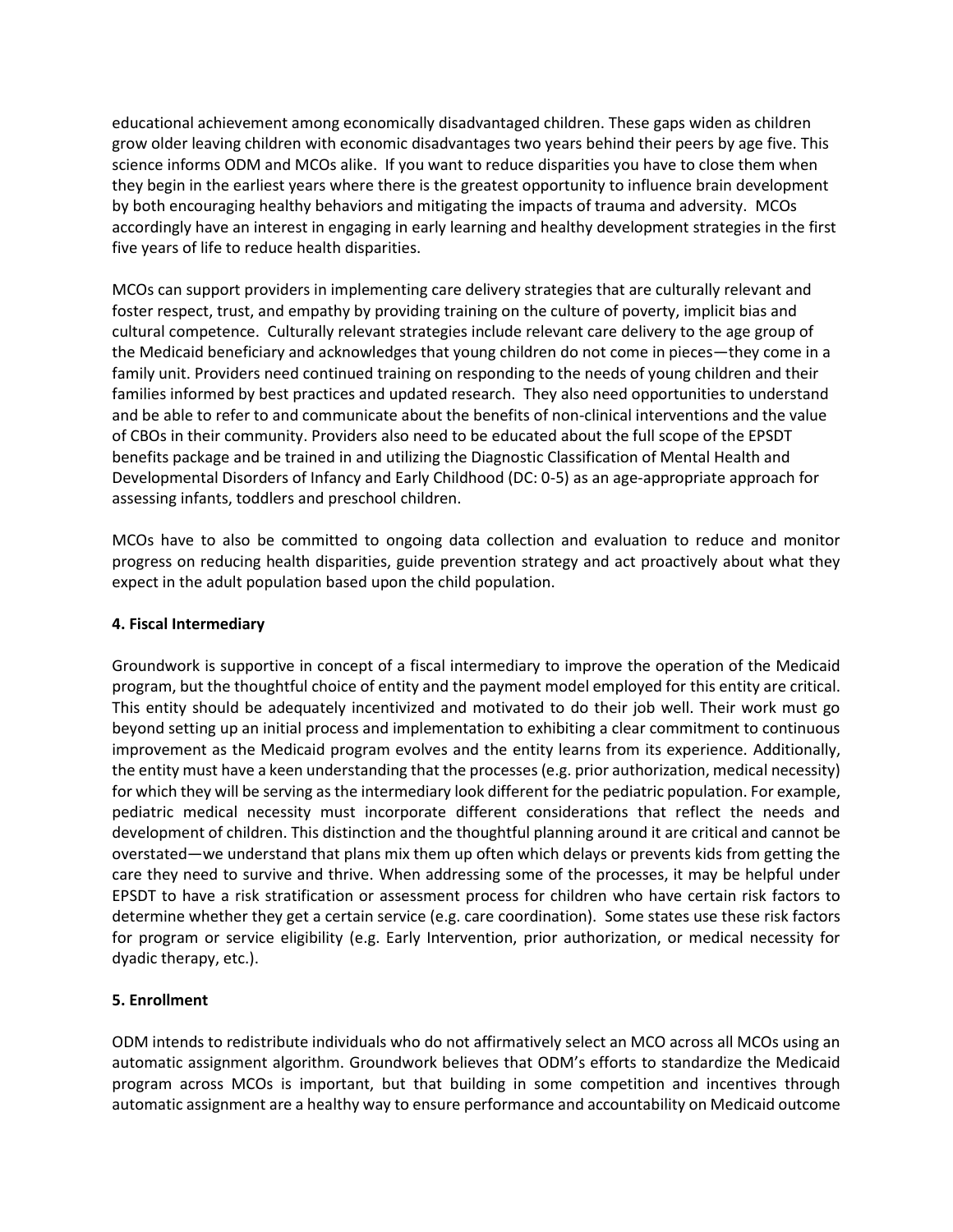and population priorities. Accordingly, Groundwork proposes that automatic assignments for plan enrollment be contingent upon plan quality.

These quality metrics should include some standardized metrics and others specific to population so that the enrollee's profile is considered when making an assignment. For example, a pregnant woman should be assigned to a plan who is producing the best outcomes for pregnant women at the time of enrollment. Similarly, young children should be assigned to a plan best delivering upon their needs, both in terms of outcome metrics and innovative programming and relationships with CBOs.

In order to avoid unnecessary disruption, the algorithm should also consider prior enrollment, especially for foster and adopted children in transition. Where disruption is necessary, the decision should be made in the child's best interest and the transition of care should be supported between payors.

The algorithm should be transparently communicated to best inform the decisions of all actors in the Medicaid program. This is particularly important for special populations including foster and adopted children where counties currently have the option to choose the plan to serve this population. ODM should educate counties about how plans are able to serve this special population.

Additionally, families must be kept together in the same managed care plan regardless of whether they are enrolled through auto-assignment or other attribution-based models.

#### **6. Health and Wellness**

To improve health outcomes and support individual wellness, ODM will use a state-driven population health strategy designed to reduce infant mortality and preterm births, increase healthy behaviors, promote tobacco cessation, and address healthcare inequities. Groundwork is excited that ODM envisions a robust community-based organization and MCO partnership infrastructure to accomplish this goal. We would propose that in order to reduce infant mortality and preterm births, increase healthy behaviors, and reduce health inequities, advancing the following bundle of services through this partnership with a specific focus on the earliest years of a child's life is required: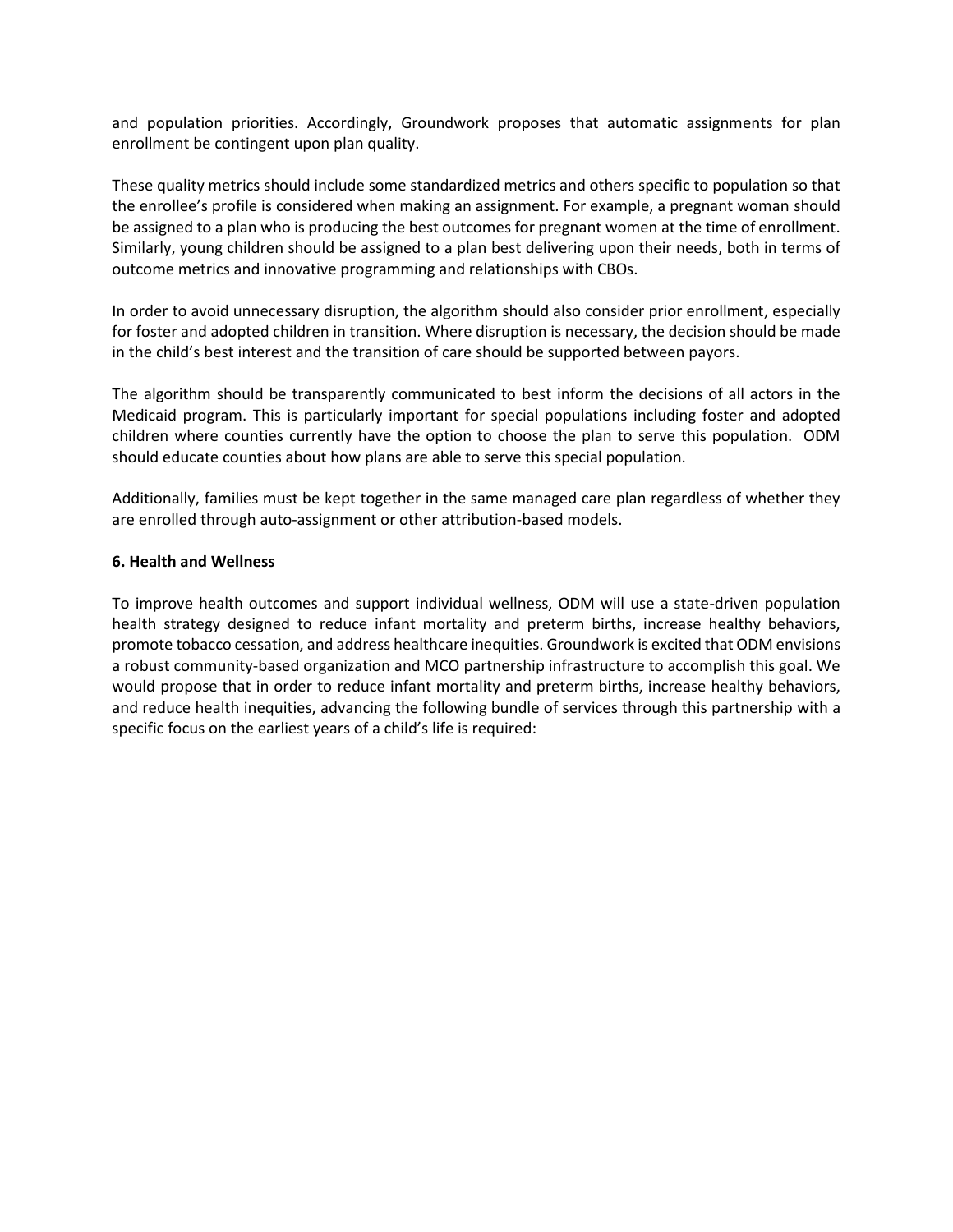# *A Framework for Leveraging Medicaid Managed Care Plans to Advance a Quality Agenda for Ohio's Youngest Children*

| <b>PRIORITY</b>        | <b>GOALS</b>                                                                                                                                                                                                                                                                                                                                                                                                                                                                                                                                                                                                                                                                                                                                                                                                                                                                                                                                                                                                                                                                                                                                                                                                                                                                                | <b>METRICS</b>                                                                                                                                                                                                                                                                                                                                                                                                                                                                                                                                                                                                                                                                                                                                                                                                                                                                      | <b>SERVICES</b>                                                                                                                                                                                                                                                                                                                                                                                                                                                                                                                                                                                                                                                                                                                                                                                                                                                                                                                                                                                                                                                                                                                                                                                                                                                                                                                                        |
|------------------------|---------------------------------------------------------------------------------------------------------------------------------------------------------------------------------------------------------------------------------------------------------------------------------------------------------------------------------------------------------------------------------------------------------------------------------------------------------------------------------------------------------------------------------------------------------------------------------------------------------------------------------------------------------------------------------------------------------------------------------------------------------------------------------------------------------------------------------------------------------------------------------------------------------------------------------------------------------------------------------------------------------------------------------------------------------------------------------------------------------------------------------------------------------------------------------------------------------------------------------------------------------------------------------------------|-------------------------------------------------------------------------------------------------------------------------------------------------------------------------------------------------------------------------------------------------------------------------------------------------------------------------------------------------------------------------------------------------------------------------------------------------------------------------------------------------------------------------------------------------------------------------------------------------------------------------------------------------------------------------------------------------------------------------------------------------------------------------------------------------------------------------------------------------------------------------------------|--------------------------------------------------------------------------------------------------------------------------------------------------------------------------------------------------------------------------------------------------------------------------------------------------------------------------------------------------------------------------------------------------------------------------------------------------------------------------------------------------------------------------------------------------------------------------------------------------------------------------------------------------------------------------------------------------------------------------------------------------------------------------------------------------------------------------------------------------------------------------------------------------------------------------------------------------------------------------------------------------------------------------------------------------------------------------------------------------------------------------------------------------------------------------------------------------------------------------------------------------------------------------------------------------------------------------------------------------------|
|                        |                                                                                                                                                                                                                                                                                                                                                                                                                                                                                                                                                                                                                                                                                                                                                                                                                                                                                                                                                                                                                                                                                                                                                                                                                                                                                             |                                                                                                                                                                                                                                                                                                                                                                                                                                                                                                                                                                                                                                                                                                                                                                                                                                                                                     |                                                                                                                                                                                                                                                                                                                                                                                                                                                                                                                                                                                                                                                                                                                                                                                                                                                                                                                                                                                                                                                                                                                                                                                                                                                                                                                                                        |
|                        |                                                                                                                                                                                                                                                                                                                                                                                                                                                                                                                                                                                                                                                                                                                                                                                                                                                                                                                                                                                                                                                                                                                                                                                                                                                                                             | What are the<br>consistent set of<br>metrics that measure<br>goals across all<br>services?                                                                                                                                                                                                                                                                                                                                                                                                                                                                                                                                                                                                                                                                                                                                                                                          | What services are necessary to<br>achieve the goals?                                                                                                                                                                                                                                                                                                                                                                                                                                                                                                                                                                                                                                                                                                                                                                                                                                                                                                                                                                                                                                                                                                                                                                                                                                                                                                   |
| Prenatal-3<br>1.       |                                                                                                                                                                                                                                                                                                                                                                                                                                                                                                                                                                                                                                                                                                                                                                                                                                                                                                                                                                                                                                                                                                                                                                                                                                                                                             | Metrics that measure                                                                                                                                                                                                                                                                                                                                                                                                                                                                                                                                                                                                                                                                                                                                                                                                                                                                |                                                                                                                                                                                                                                                                                                                                                                                                                                                                                                                                                                                                                                                                                                                                                                                                                                                                                                                                                                                                                                                                                                                                                                                                                                                                                                                                                        |
| 2.<br>Health<br>Equity | Ohio's youngest children are<br>HEALTHY.<br>They can maximize access to<br>$\bullet$<br>integrated physical and behavioral<br>health care.<br>Their exposure to lead is reduced<br>$\bullet$<br>and the negative impact of lead<br>exposure is mitigated.<br>Barriers to their healthy<br>$\bullet$<br>development are identified early<br>and they have access to early<br>interventions to overcome or<br>mitigate barriers to healthy<br>development.<br>SAFE.<br>Their incidence of exposure to<br>$\bullet$<br>trauma is reduced and the negative<br>impacts of trauma are mitigated.<br>Their family is stabilized and there<br>$\bullet$<br>are fewer young children entering<br>into custody or kinship care.<br><b>NURTURED.</b><br>They have secure attachments and<br>$\bullet$<br>nurturing relationships with adult<br>caregivers.<br><b>CONNECTED.</b><br>They experience a continuum of<br>care and continuity of care with<br>supported transitions.<br>They have access to family and<br>$\bullet$<br>community supports that contribute<br>to their healthy development.<br><b>READY FOR SCHOOL</b><br>They have access to high quality<br>$\bullet$<br>learning environments.<br>Their parents are supported to be<br>$\bullet$<br>their child's first and best teacher. | goals across all services<br>should be considered<br>include existing<br>traditional Medicaid<br>metrics for children in<br>addition to other<br>health and education<br>metrics that health<br>plans may commit to<br>tracking for their<br>children through<br>coordination with child<br>serving local and state<br>agencies in addition to<br>community partners.<br>This core set of metrics<br>would measure the<br>following:<br><b>Birth outcomes</b><br>٠<br>EPSDT screen data<br>$\bullet$<br>& well child visits<br>Lead screen<br>$\bullet$<br>A health service<br>$\bullet$<br>follow-up metric<br>Dyadic or two-<br>$\bullet$<br>generation service<br>participation<br>benchmarks (e.g.<br>home visiting,<br>parenting<br>programs, etc.)<br>Reduction in<br>$\bullet$<br>children entering<br>the child welfare<br>system<br>Kindergarten<br>$\bullet$<br>Readiness | Medicaid dollars should be<br>leveraged and prioritized to pay<br>for the following package of<br>services for young children and<br>their families:<br>Evidence-based home<br>$\bullet$<br>visiting (Healthy Families<br>America, Nurse Family<br>Partnership, Parents as<br>Teachers, Early Head Start)<br>Early Intervention<br>$\bullet$<br>Early Childhood Mental<br>$\bullet$<br><b>Health Consultation</b><br>$\bullet$<br>Case Management<br>Pathways HUB<br>$\bullet$<br>Maternal depression<br>$\bullet$<br>screenings, diagnosis and<br>treatment<br>Infant & Early Childhood<br>$\bullet$<br><b>Mental Health Treatment</b><br>Parental substance abuse<br>$\bullet$<br>and mental health<br>counseling<br><b>Parenting Programs (Triple</b><br>P) designed to improve<br>children's social and<br>emotional development<br>Note: Strategic financing with<br>other federal dollars, including<br>but not limited to Family First<br>Prevention Services Act (FFPSA),<br>Maternal, Infant and Early<br>Childhood Home Visiting Act<br>(MIECHV), and other federal and<br>state funding streams should be<br>analyzed to determine which<br>services Medicaid should pay for<br>versus which other services or<br>service components can by paid<br>by other funding streams with<br>the goal of strategically<br>maximizing and leveraging |
|                        |                                                                                                                                                                                                                                                                                                                                                                                                                                                                                                                                                                                                                                                                                                                                                                                                                                                                                                                                                                                                                                                                                                                                                                                                                                                                                             |                                                                                                                                                                                                                                                                                                                                                                                                                                                                                                                                                                                                                                                                                                                                                                                                                                                                                     | resources for young children.                                                                                                                                                                                                                                                                                                                                                                                                                                                                                                                                                                                                                                                                                                                                                                                                                                                                                                                                                                                                                                                                                                                                                                                                                                                                                                                          |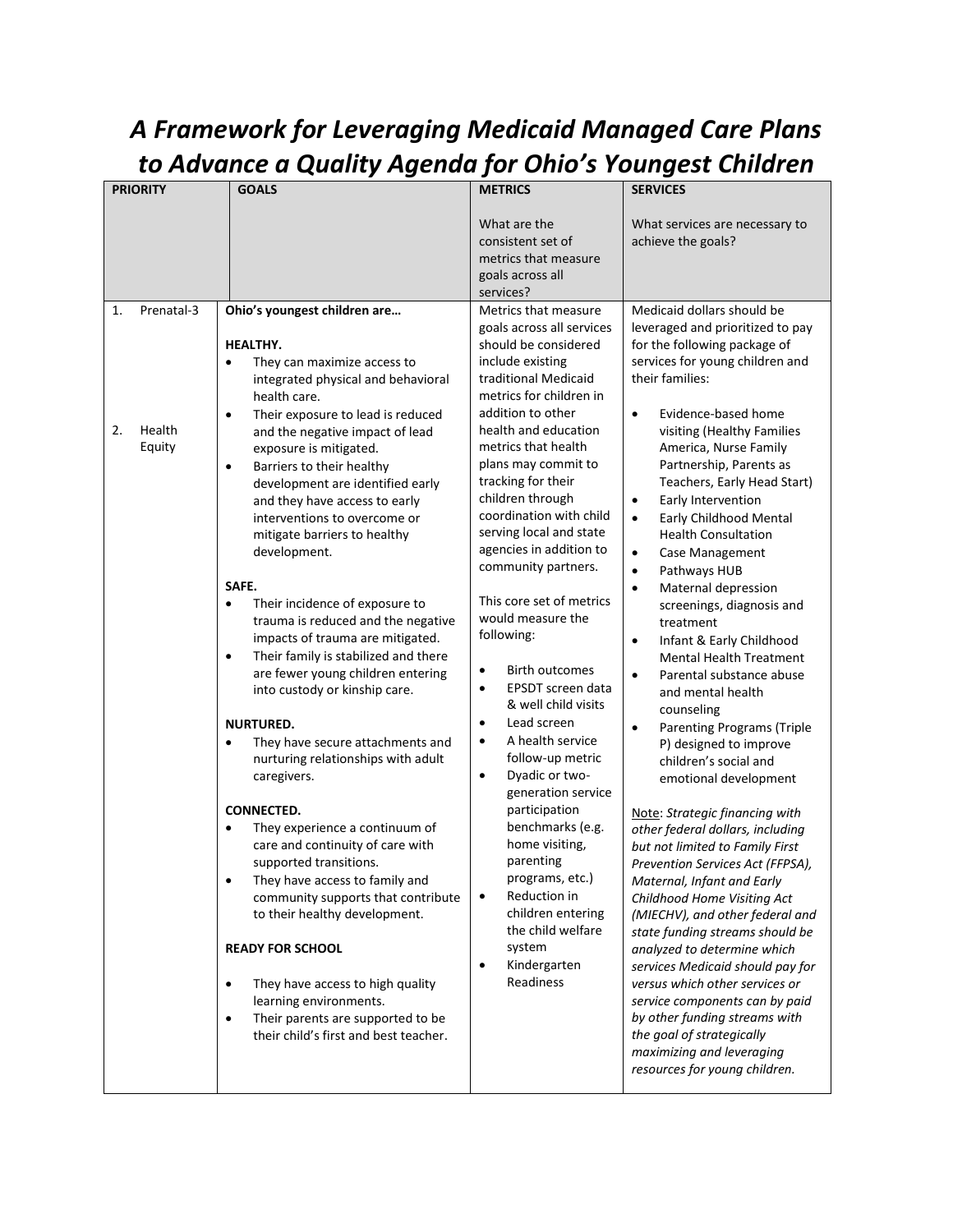The role of community-based organizations in delivering on this Framework is as follows:

- 1. Identify and address the unmet social needs and risk factors of young children that have a significant impact on health outcomes and costs.
- 2. Support the coordination and delivery of health and social components of care that will have the most influence on outcomes for young children through a partnership with managed care organizations.
- 3. Implement the Framework by sharing the priorities and goals of the Framework, measuring goals and delivering the enumerated services by responding to and delivering upon a Request for Proposal through the Ohio Department of Medicaid or from a managed care plan.
- 4. Commit to the goal of health equity for young children through the coordination and delivery of services to young children and their families so that access to services and child outcomes are not determined by income, race, geography, intellectual or physical ability or any other social factors.
- 5. Measure and track quality improvement for young children and meet progress benchmarks.

Additionally, the [NC Care 360](https://nccare360.org/) Model deployed by North Carolina is worth studying as a model to connect community-based services to Medicaid beneficiaries to address social determinants of health.

# **7. Performance Incentives/Reimbursement Strategies**

Groundwork shares the common challenge of harnessing health reform to reach our shared goal of promoting child health and development and preventing poor outcomes. Typically, health reform focuses on high cost, high-need individuals, not long-term prevention. It has not adequately reflected child development nor has it recognized how child health is shaped by nonmedical factors. We must continue to challenge our Medicaid system and its stakeholders to think differently about health reform for children so that its goals match child health needs.

Despite this challenge, ODM has led and built a value-based reimbursement program centered on teambased primary care or patient-centered medical homes. ODM should hold the MCOs accountable to the scaling of Ohio CPC to more practices and members participating in the model. They can support the Ohio CPC for Kids enhancements beginning in the 2020 program year and monitor practices' success on current Ohio CPC pediatric metrics and the additional CPC for Kids metrics linked to payment. MCOs should be used to build and shape the Ohio CPC for impact in the pediatric population.

ODM and MCOs need to be partners in continuing to design payment approaches for children's primary care, screening, care coordination, health-related services, and population health responses commensurate with their value (i.e. at levels that will sustain them in practice and incentivize their spread). Value for children is different than for adults. As such, the definition of "value" for young children should continue to be improved upon with a focus on longer term impacts of health improvements and cost-savings that are not necessarily limited to the health care system.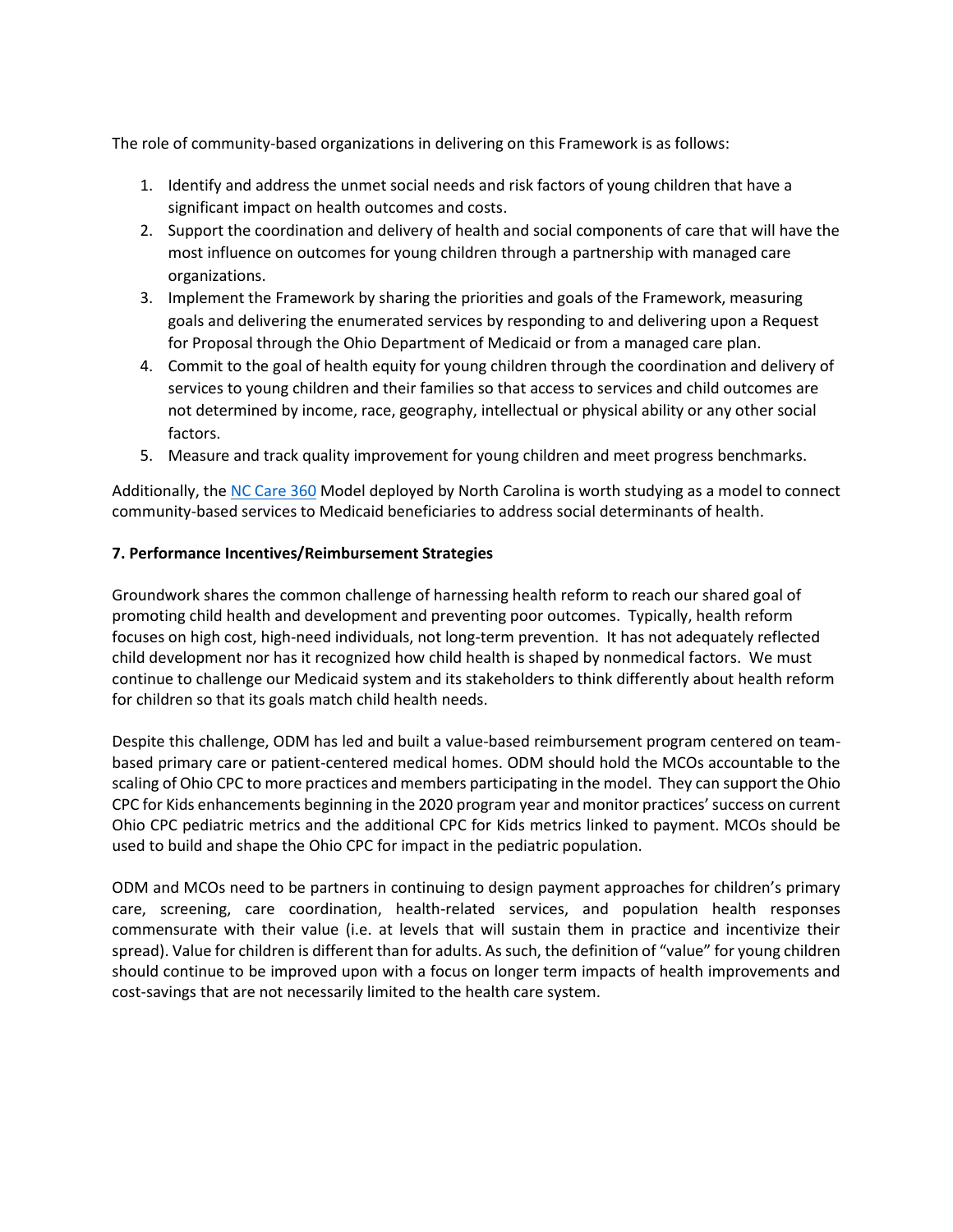#### **8. Quality Improvement**

ODM, and the MCOs, through their contractual relationship with ODM, should adopt a children's quality agenda -- a set of shared goals and measures across all child-serving human services, health care, and education agencies – and regularly measure and publicly report progress on these outcomes. ODM and MCOs should use and develop measurement approaches at the clinical level and at the population level that correspond to the quality agenda, a broad definition of child health and early childhood comprehensive systems. For Medicaid, this would include: EPSDT 416 data, Centers for Medicare and Medicaid Services (CMS) core set of children's health care quality measures, and other child health quality measures tied to high-value care. Measurement approaches should not, however, be limited by Medicaid.

As part of this strategy, the state should create a multidisciplinary team within the Medicaid department that focuses on addressing policy and regulatory barriers to better health outcomes for children and their families, including a focus on improving coordination and collaboration between the department, health plans, Title V, early intervention, early care and education, primary and secondary education, child welfare and child advocates. The department should develop Memoranda of Understanding (MOUs) among appropriate agencies to formalize new collaborative efforts.

The quality agenda should prioritize the social and emotional development of young children. Healthy social and emotional development in young children underpins a lifetime of healthy physical development. An increased focus on preventive screening, diagnosis and treatment is needed to ensure that young children have the capacity to experience, express and regulate emotions; form close, secure interpersonal relationships; explore his/her environment; and learn within the context of family and cultural expectations.

ODM and MCOs should explore the following strategies:

- Improve preventative screenings based on expert-recommended schedules and guidelines by building social and emotional screening, assessment, and interventions into care management requirements**.**
- Require plans to consider the social and emotional health of young children when establishing criteria for identifying who will receive intensive care management.
- Medicaid plans should be selected based on their strategy for addressing the social and emotional health of young children including, but not limited to, the following:
	- o The quality and diversity of their networks to serve young children.
	- $\circ$  Their sophistication in leveraging their network and expertise to serve young children.
	- $\circ$  Their willingness to investigate the impact of upstream strategies and partnerships to impact the social determinants of early childhood health by connecting hard-to-reach families to resources.
	- $\circ$  Their willingness to innovate in terms of settings and provider types appropriate for early childhood mental health promotion, prevention and treatment services such as child care, home visiting and early intervention.
- Encourage plans to provide value-added services aimed at supporting the social and emotional health of children.
- Expand and improve upon parent/caregiver diagnosis as eligibility for dyadic therapy.
- Require young child- or pregnant woman-specific performance improvement projects to reduce infant mortality or impact other priority metrics (e.g. core set, HEDIS measures).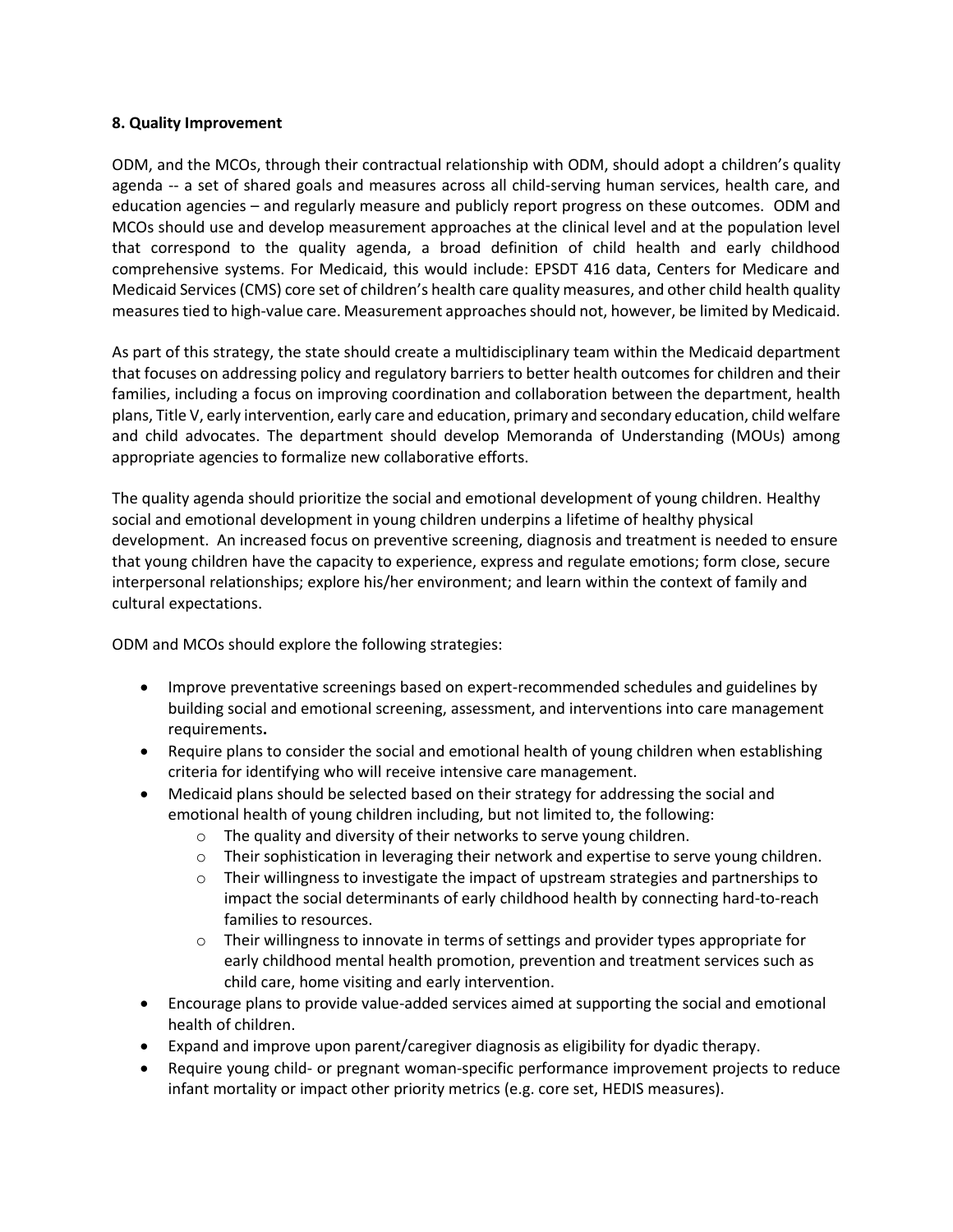• Use incentive metrics to drive increases in prenatal care, postpartum visits, maternal depression screenings and follow up and well-baby care. A potential outcome measure could be the new HEDIS maternal mental health measure.

# **9. Employment, Education and Training**

Considering the approved 1115 waiver, individuals enrolled through Ohio's Medicaid expansion will be required to demonstrate that they work 20 hours per week or are engaged in other allowable activities, including job search, education and training, or community service. To the extent that some individuals subject to the requirement may be parents or caregivers, we would encourage MCOs to support partnerships with quality child care programs so their beneficiaries have the opportunity to seek and retain employment without putting their child into low-quality or unsafe child care. Given that Ohio has one of the lowest publicly funded child care eligibilities in the country at 130% FPL, there may be Medicaid beneficiaries who do not quality for subsidized care but, given the high cost of care in the private market, cannot afford quality or even safe care options. In consideration of Ohio's other priorities for children under the current administration, MCOs should be encouraged to innovate with how to support families through child care without limitation to the expansion population.

Regarding educating or training individuals for future employment opportunities, MCOs should be encouraged to sponsor programs and connect with vocational education or other higher education institutions. Special consideration should be given to programs that support capacity building in critical occupations that reflect the administration's other priorities, particularly related to families and children. This includes building capacity among the child care and home visiting workforce in addition to other health care and occupations that support the interventions the MCOs are advancing alongside CBOs. As a result, MCOs may be able to support their beneficiaries in obtaining the requisite training and securing employment that supports the MCO beneficiary population more broadly. We have current models across the state and supported by the Ohio Department of Job and Family Services and local communities that could inform MCOs how to support employment in the child care field for example.

If ODM requires MCOs to actively participate with each other, ODM and other stakeholders to develop a collective impact approach to workforce development (Question 19), ODM and MCOs should consider the same cross sector approach as described above.

## **10. Dental Services**

Groundwork echoes the importance of dental services to ensuring improved health outcomes and wants to place special attention on pediatric dental services that support healthy habits and prevent high cost dental services. Successful approaches should include strategic financing of mobile dental clinics and school-based dental clinics, especially where there are network gaps in rural areas. MCOs should partner with CBOs and other service providers (child care, home visiting, schools, pediatricians) to ensure penetration of dental services in hard to reach populations across the state.

## **11. Transportation**

ODM needs to ensure that pregnant women or children using non-emergency transportation can bring their other children or another caregiver with them to support her care and the care of her children. This has been a barrier in other states who have not specified that other children can join in transportation.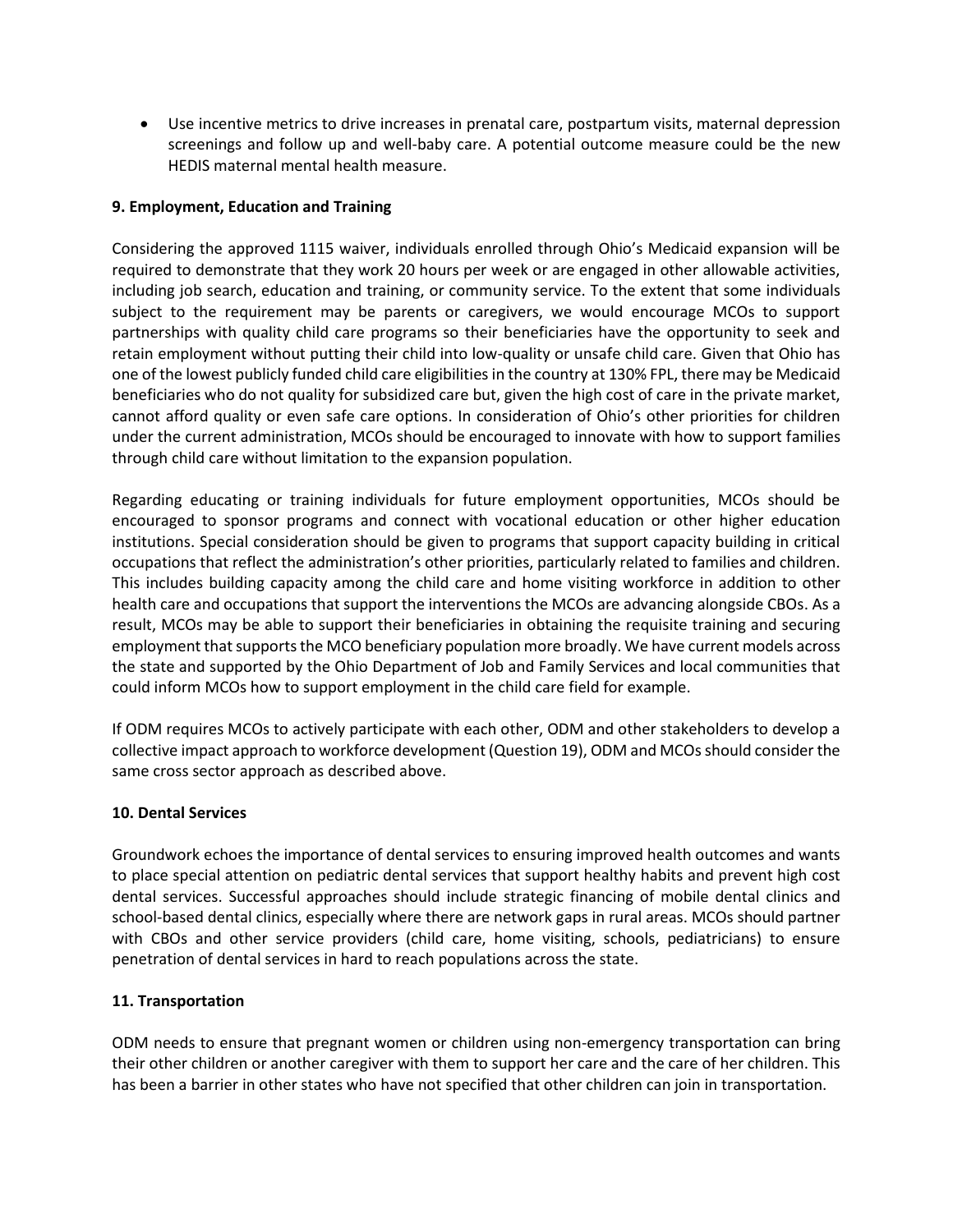#### **12. Care Coordination**

Defining and financing differentiated levels of care coordination/case management is a core part of highquality care. Medical homes, by definition, include care coordination/case management as a part of standard practice, but some families need more intensive, relational care coordination. Care coordination should respond to risks identified at levels of intensity reflecting child and family needs. Effective care coordinators demonstrate skills in engaging families, building family strengths and being culturally, ethnically, and linguistically responsive.

While the focus of ODM has been on improving care for children with complex needs, Groundwork believes that while responding to this acute need of children who are often in crisis is necessary, it is not a sufficient. This response lacks a prevention strategy for young children who are presenting different risk factors and who are on a trajectory to become older children with complex needs. ODM should also focus on care management and coordination in the preventative care context to keep kids from needing complex care management.

Groundwork asserts that ODM through MCOs, should incentivize cross-system care coordination. Care coordination for young children and their families should not only be focused on medical services but should coordinate services for children across educational and social service settings. These services should also work to help families navigate the many types of services they need including housing, food, and educational assistance. Care coordination may be delegated to another entity, such as a Pathways HUB or community health worker, but outcomes need to be tracked and reported.

MCOs and/or coordinating care entities and community-based organizations should meet the expectations respectively laid out in Questions 1 and 6 in implementing a framework that prioritizes the needs of very young children and their families through care coordination and a bundle of preventative and treatment services.

Additionally, Groundwork supports the utilization of Care Guides to be responsible for closing referral loops and tracking cases until a resolution is reached or a warm handoff is made to a longer-term solution. A risk stratification model can help determine when a Care Guide is deployed in those limited times of need.

ODM should also incentivize plans to improve health outcomes through non-medical interventions and more integrated service systems. Plans should be selected based on their ability to improve health outcomes for children and their families through social impact interventions.

## **13. Services for Children Involved in Multiple State Systems**

While Groundwork supports the collaborative work that has culminated in well-deserved attention to services for children involved in multiple state systems or with complex behavior health needs, we comment on this question in light of what we know about early childhood development and the inextricable links between physical and behavior health. Groundwork supports maintaining integrated health plans. Carving out health care services and placing them in a specialty plan adds additional complexity for families and providers without demonstrating a clear improvement in care.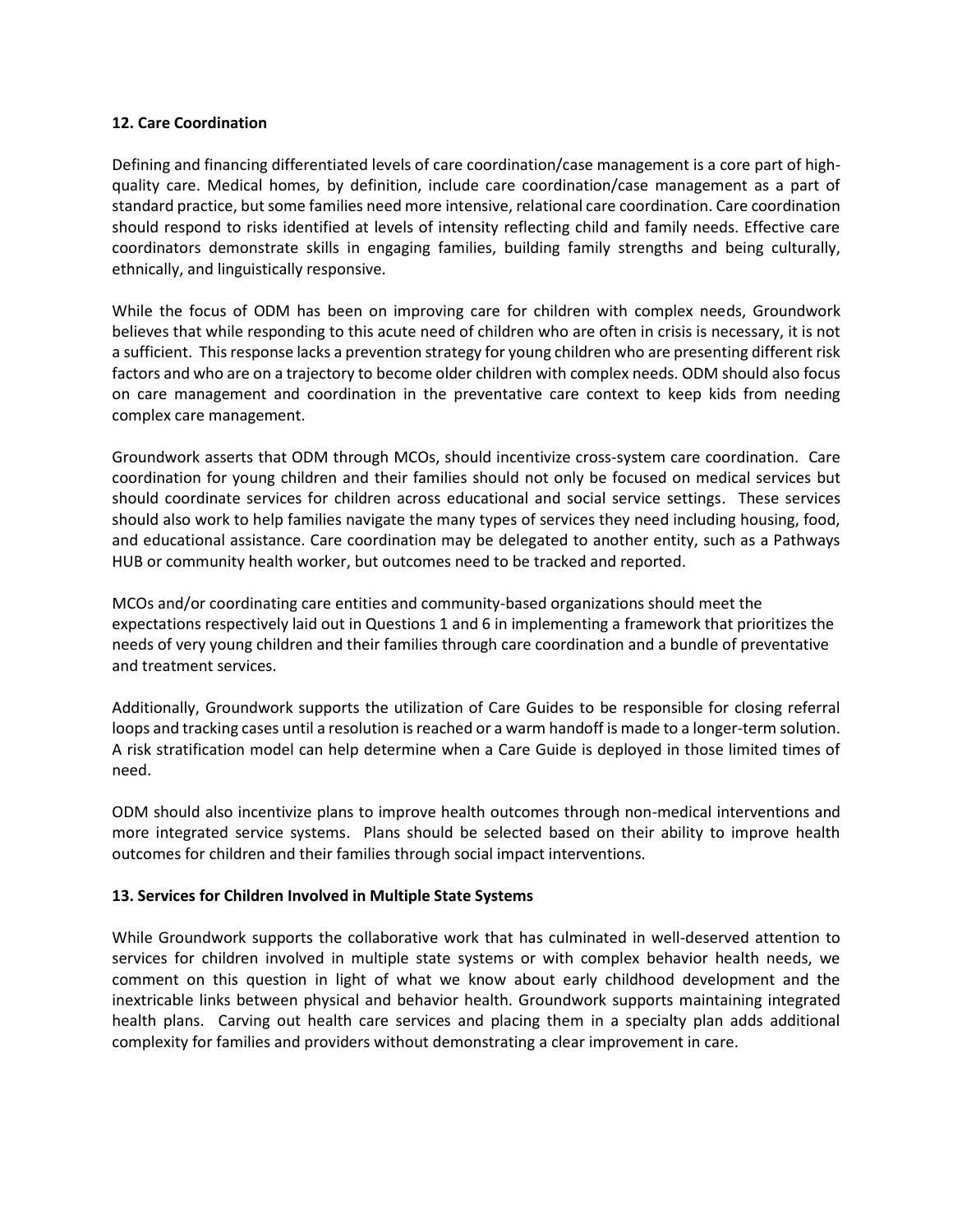Groundwork also mimics its response to the previous question to reinforce that while responding to this acute need of children who are often in crisis is necessary, it is not a sufficient response to improving care and outcomes for children with complex needs because it lacks a prevention strategy for young children.

# **14. Behavioral Health Services**

Groundwork is pleased that the State continues to work with behavioral health providers, managed care organizations and other stakeholders to stabilize the integration of behavioral health services into managed care. We believe that MCOs should be incentivized to provide integrated care. Providers should be incentivized to integrate physical and behavioral health care, collaborate with other community partners, and align with the state's quality strategy. Performance measures related to young children could be linked to developmental screening rates. Performance measures should also reflect referral to services and actual treatment or delivery of the recommended service in addition to other innovative prevention efforts lead by the MCOs or in partnership with CBOs.

Regarding the array of services, clinical settings should have a process for screening, as well as discussing and responding to results that can lead to diagnoses and linkages to critical services for young children (e.g. Early Intervention, family support programs, Head Start, home visiting, high quality child care). ODM should explore all vehicles through which to finance services identified through screening and diagnosis that include specialty medical services, but also evidence-based services to improve child health and development, including two-generation models and family support services

Additionally, ODM should require mental health and related screening for infants, young children, pregnant women, mothers and other caregivers— with follow-up for those with identified risks, including further age-appropriate diagnoses (e.g. promotion and use of DC:0-5), parent-child dyadic therapies, and other Infant and Early Child Mental Health (IECMH) services, particularly those that can respond to trauma experienced by the child or family.

# **15. Opioid Use Disorder and Substance Use Disorder**

Medicaid plays a central role in efforts to address the state's opiate epidemic including the coverage of evidence-based interventions and treatment, providing tools and support to providers, and enhancing the state's capacity. Groundwork again wants to place a spotlight on the invisible victims of the opioid epidemic, Ohio's youngest children. The opioid crisis extends far beyond those experiencing addictionthe mental and physical health, social-emotional well-being, and potential for long term success of Ohio kids affected by the opioid epidemic are severely at risk. Investing in quality early learning and healthy development strategies for our youngest Ohioans can increase their resiliency, buffer the trauma caused by the epidemic, and reduce their likelihood of using drugs as an adult. Caring for the youngest and most vulnerable victims of the opioid epidemic must be prioritized as our state responds to this crisis.

Studies have shown that high-quality early childhood interventions decrease rates of drug use, especially among males who account for 66% of Ohio's opioid overdose deaths each year. Studies have shown that, compared to a control group, males who received a high-quality early childhood education were half as likely to be arrested for drug related offenses. Furthermore, home visiting programs, which are an integral part of Ohio's early childhood system have been proven to decrease rates of maternal drug abuse, reduce the effect of parental addiction on children, and improve family economic self-sufficiency. These links, along with positive impact on attainment levels and employment outcomes, suggest that an investment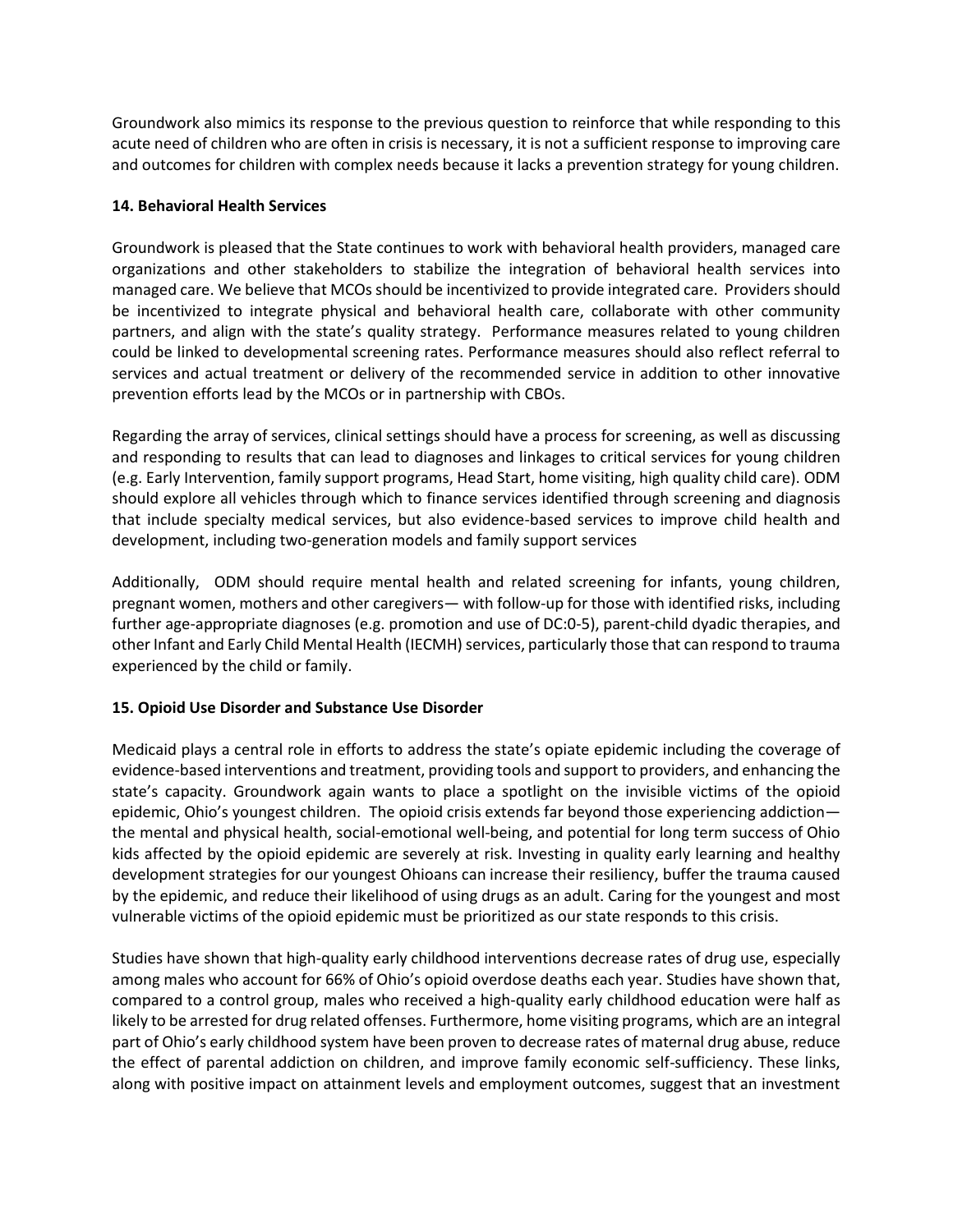in quality early learning and healthy development strategies in Ohio would have a significant long-term impact on the opioid crisis.

In addition to preventing the impacts of drug abuse by investing in prevention strategies, MCOs need to support, share and improve performance to expand access and improve outcomes for individuals with substance and opioid use disorder. MCOs should treat those with substance and opioid use disorder alongside their family and in a manner that restores them to participate in both their family and community. This means taking responsibility for their children. Groundwork supports the increased use of dyadic care models and evidence-based interventions that empower parents not only to combat substance use but also to be a nurturing and supportive parent who is prepared to support their child's healthy development.

# **16. In Lieu of Services**

ODM currently only recognizes Institutions for Mental Disease as in lieu of services. These are alternative services in a setting not included in the state plan or otherwise covered by the contract, but are medically effective substitutes for state plan services included in a contract. They act as cost-effective substitutes for state plan services. ODM should explore the feasibility of adopting other in lieu of services to meet the needs of young children particularly through non-clinical interventions and the provision of services in alternative settings in recognition of the barriers faced as a result of the social determinants of health to accessing those services. ODM should evaluate new in lieu of services across MCOs that reflect the priorities of the administration and the needs of young children. ODM should also be open to MCOs proposing in lieu of services through the procurement process to meet the same goals.

For example, in lieu of providing infant-parent psychotherapy in a clinical setting, ODM may explore recognizing evidence-based home visiting models where they are getting a service in the home that shares some of the outcomes of psychotherapy. Integrated therapeutic preschool or child care for infants and toddlers where they are getting therapeutic services in their child care, preschool, Early Head Start or Head Start setting could also stand in the place of psychotherapy.

Another example may be that, in lieu of 4 discreet office services (occupational therapy, physical therapy, speech therapy and early childhood mental health consultation), ODM could recognize the services provided by a developmental specialist employing all of these services through Early Intervention in a home setting or other natural environment.

# **17. Centralized Credentialing**

Groundwork's comments concerning centralized credentialing does not speak to the process contemplated but rather aims to ensure or request that ODM consider non-traditional or non-clinical providers that can provide preventative care for children and their parents. As ODM is building out this process, we also want to ensure that the Department considers opportunities to streamline credentialing across other systems, agencies and programs serving young children and their families (e.g. early childhood mental health, home visiting, early intervention, child care, schools, substance abuse treatment). Coordinating and leveraging the knowledge of these systems will prevent confusion and better support the workforce who is often shared among these various systems.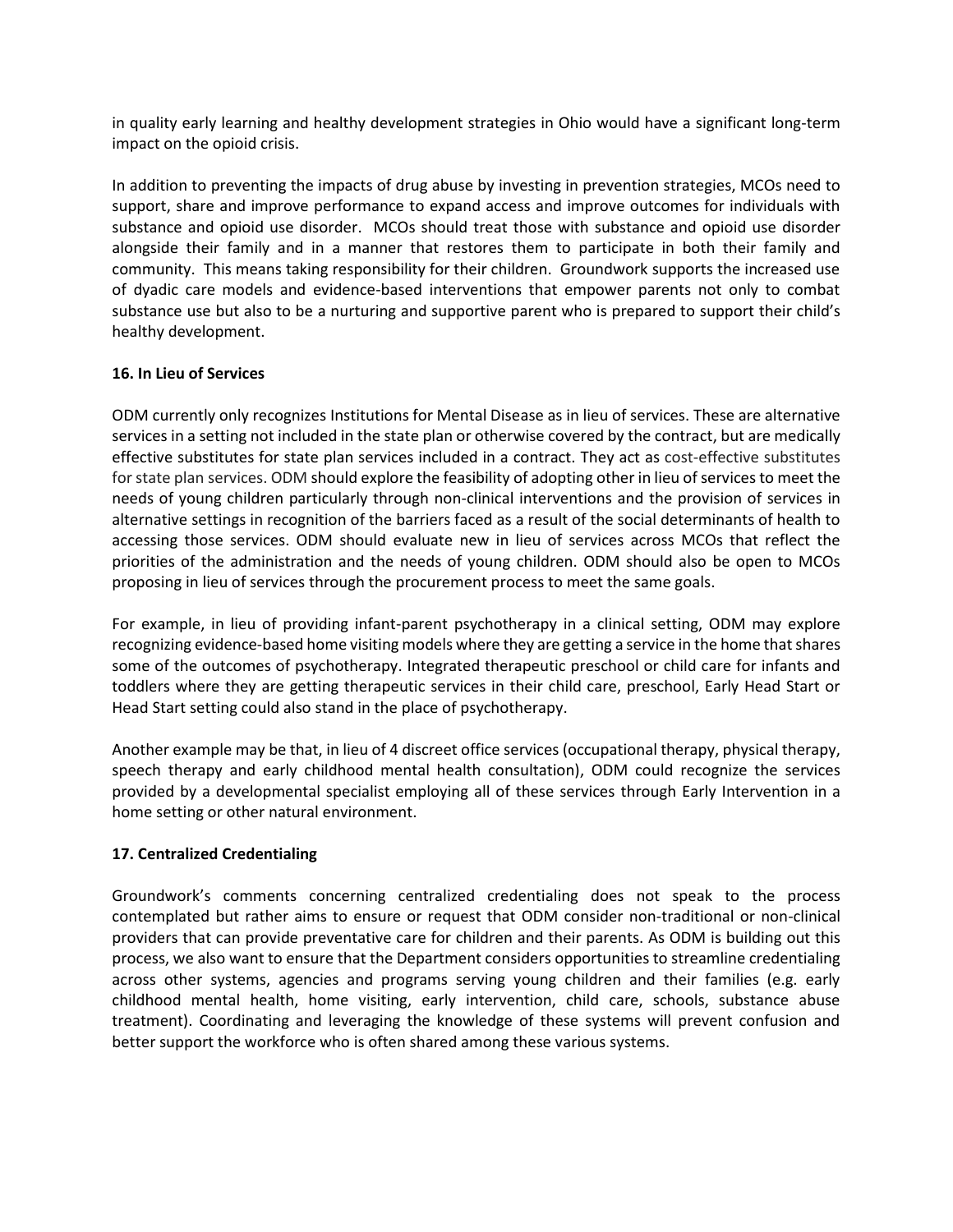## **18. Standardizing Provider Requirements**

While Groundwork has chosen not to fully address the questions posed in this section, we want to ensure that pregnant women can access medication assisted treatment (MAT) for substance abuse disorder regardless of type of enrollment. We recognize this as a potential workforce issue that necessitates consideration when standardizing provider requirements. Providers who care for pregnant women need to be trained in MAT and other addiction-related treatment.

## **21. Data and Information**

ODM and MCOs should make decisions based on data and evidence. ODM should reward and evaluate health plan partnerships and progress based upon data-driven, evidence-based outcomes.

Groundwork references the use of data in regard to how it can be used to inform population strategy and in regard to quality and performance measures through this response, but also wants to stress that data is critical to advancing health equity. We know we cannot make significant demographic-level gains unless we target sub-groups of our most at-risk children. What we measure matters—if we do not measure equity and disaggregate by race, geography and other social factors, we cannot deliver on outcomes. MCOs should benchmark progress for health equity for children and their families by committing to quality metrics disaggregated by race and other factors.

ODM should track and report outcome and demographic data for children by health plan, fee-forservice, and by OEI region for the following:

- o Wellness visits;
- o Preventive dental services; and
- o Lead screening.

The state should create and include a developmental inventory measure of kindergarten readiness as a performance metric for health plans similar to what is planned in Oregon.<sup>1</sup> This could be a quality metric for health plans and could also be used to improve Ohio's CPC model for kids.

In order to deliver upon improved health outcomes for children ODM must also support the development of integrated cross-system child databases and data system development for cross-sector referrals.

## **22. General Feedback**

## *Improving Evidence-Based Home Visiting Through Medicaid*

Groundwork is very supportive of the Governor's goal to triple the number of families served through evidence-based home visiting. With its substantial federal match, ability to reach the most high-risk families, and health benefit alignment, Medicaid provides a powerful tool for scaling up home visiting and sustaining this investment over time. With half of all Ohio births financed by Medicaid, the program also has unique access to vulnerable populations of women who could benefit from home visiting. We

<sup>&</sup>lt;sup>1</sup> Oregon is currently working on specifications for this measure. More can be found at: [https://childinst.org/wp](https://childinst.org/wp-content/uploads/2018/09/HAKR_Technical_Workgroup_Report_2019_Final-with-Cover-Letter.pdf)[content/uploads/2018/09/HAKR\\_Technical\\_Workgroup\\_Report\\_2019\\_Final-with-Cover-Letter.pdf](https://childinst.org/wp-content/uploads/2018/09/HAKR_Technical_Workgroup_Report_2019_Final-with-Cover-Letter.pdf)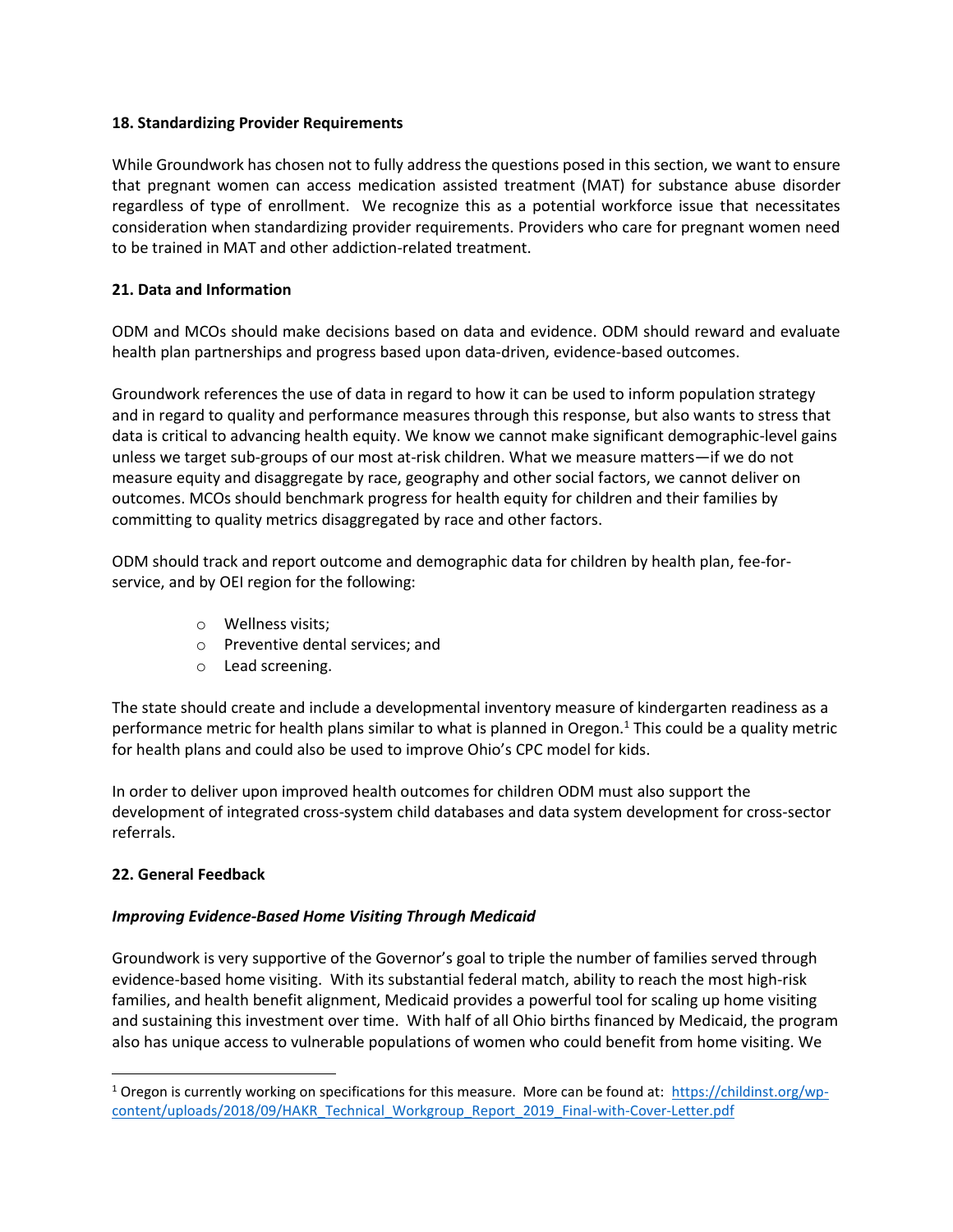know the Medicaid program is, in some instances, already funding home visiting through managed care grant funds and has plans to develop a Medicaid home visiting service. Evidence-based home visiting has consistently been proven to provide improvements in birth outcomes, early child development, school performance, and family self-sufficiency.

# *Recommendations*

- Any new benefit that is developed to leverage evidence-based home visiting should be incorporated into the new managed care contracts.
- The state should ensure that evidence-based models are supported by strategic financing. This will require a review of rate structures so they sufficiently reflect the cost of building and sustaining programs given the growth goal.
- The state should ensure that evidence-based models are delivered to fidelity and have strong accountability to outcomes.
- The state should ensure that evidence-based home visiting is available to and prioritized for the most at-risk Medicaid populations.

# *Defining Roles for Evidence-Based Home Visitors and Community Health Workers*

The state has been a leader in the development and investigation of promising and evidence-based practices to better meet the needs of our youngest and most vulnerable moms and babies. Ohio families have benefitted by the substantial work around Pathways HUBs, Targeted Case Management, and proven home visiting models for example. Given that many programs develop in discreet departments using specific funding streams, learnings are not often shared with other program innovations outside of these discreet parameters – even when program objectives and outcomes are similar. This phenomenon has created some confusion in the field, particularly as it relates to the different roles and competencies of community health workers and home visitors. Clearly defining these roles and core competencies, while creating a logic model illustrating how both disciplines should work together to leverage program strengths across departments, would benefit the field and the state as it seeks to further scale successful innovations. Both interventions provide needed, but distinct, services. Understanding how they should work together would eliminate program duplication and increase the efficiency and the effectiveness of the innovations.

We ask that Medicaid and the Department of Health take a shared accountability approach using both agencies as well as the health plans to advance these roles to leverage outcomes for pregnant moms, babies and young children. We also ask that Medicaid provide leadership in defining these roles, including through the use of the health plans. Doing so may and should require a broader vision of health outcomes that include, but are not limited to, birth outcomes. They must reflect the full needs of the family and child beyond the critical indicator of whether or not a child lives to their first birthday. While infant mortality is an absolutely critical measure, we cannot settle on that metric alone—Ohio babies deserve more than a first birthday. We should measure these outcomes and be mindful of the transitions inherent in the choices of programs we provide these families, so that vulnerable parents and young children are supported beyond the first year of life.

## *Recommendations*

• The state should convene a conversation with stakeholders to outline how to define and view these strategies in a Medicaid context.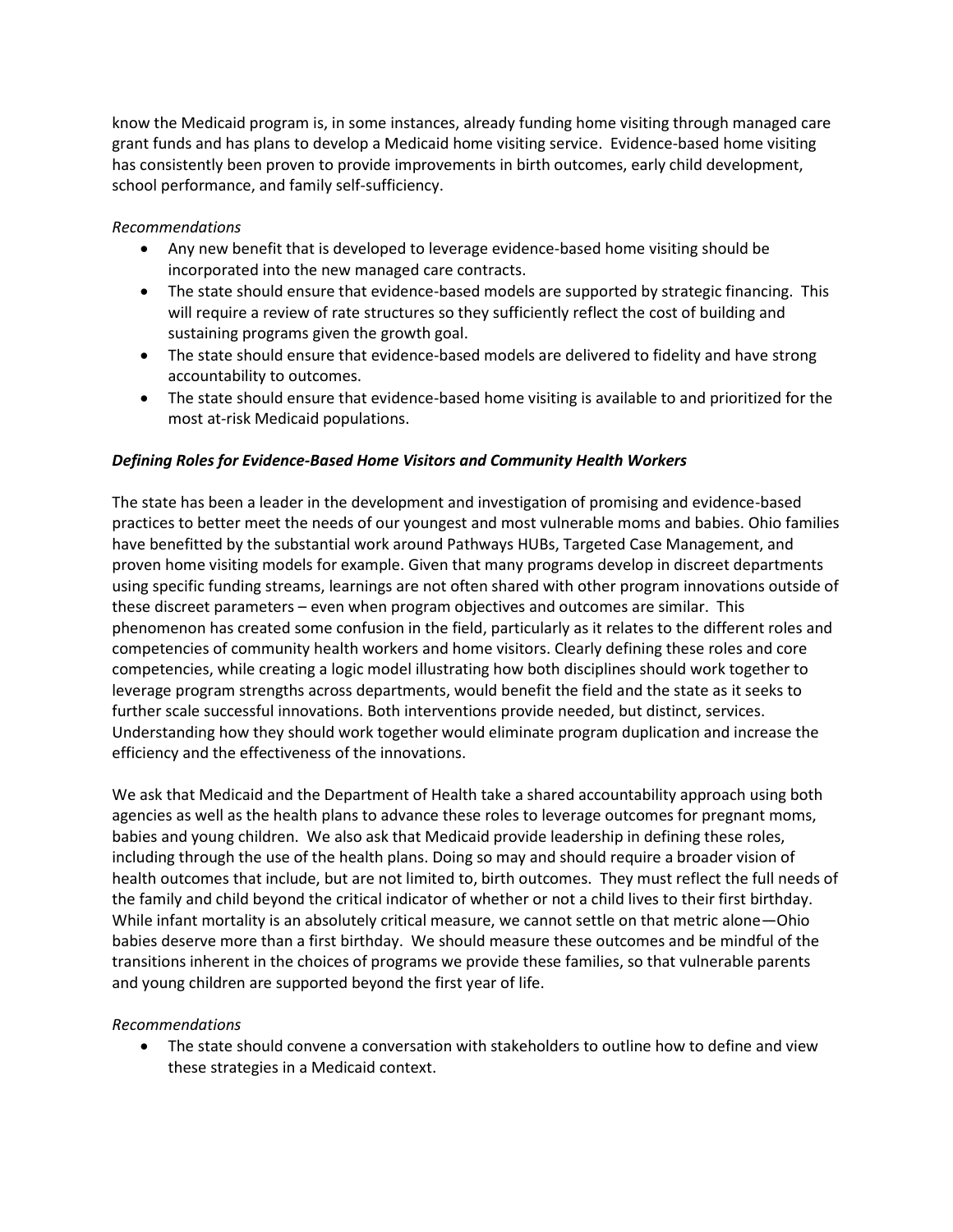- The state should create an incentive in the community health worker structure to screen and refer families to home visiting services.
- The state should specify under what circumstances a mother could receive services from a community health worker *and* receive home visiting services to improve coordination and avoid duplication of services.
- Revise the managed care contract to clarify roles and uses for the services provided through each model.

# *Conclusion:*

Groundwork Ohio shares a common goal with the state and the Ohio Department of Medicaid to ensure that all our children grow up healthy and equipped to reach their full potential. Because of what we know about the science of brain development, we understand that we have to use evidence-based practices in the earliest years to improve long-term outcomes in learning, behavior, and health. The key drivers of our shared goal include the following:

- Access to high quality medical care for pregnant women and children
- Evidence-based home visiting for vulnerable families
- High-quality early childhood education
- Two-generation programs in health and education
- Prevention and mitigation of toxic stress in early childhood
- Providing economic stability supports to increase family self-sufficiency
- Reducing neurotoxin exposure such as lead

We are calling on ODM and MCOs to support and operationalize a Medicaid-driven, cross sector approach to improving child health and development outcomes in the earliest years of life…

- Because children rely on Medicaid, especially in their first three years of life. Medicaid provides health care coverage for more than half of all Ohio infants and toddlers.
- Because pediatric primary care is regularly accessed by families and is the only (near) universal system for reaching families in the earliest years of a child's life.
- Because, as a public program, Medicaid has an interest in reducing long-term health care expenses and expenses to other public systems.
- Because Medicaid is already one of our most effective means of improving child outcomes and it can be leveraged to do much more.

# **23. Economic Considerations**

The strength of the economy has a countercyclical impact on a state's Medicaid program. If an MCO wants to address the negative budgetary effects of an economic downturn, while maintaining a person-centered and effective delivery of care model, it must begin shifting focus and strategic resources to prevention efforts. We have to think about young children differently when it comes to value-based payment models and incentives in managed care because most of the population is relatively low cost. If our Medicaid program does not begin to shift the paradigm of investments to a child's earliest years our state will miss an incredible opportunity to build a strong foundation that will leave us less vulnerable to economic downturn in the years to come. We must invest now, in the earliest years, when it matters most to